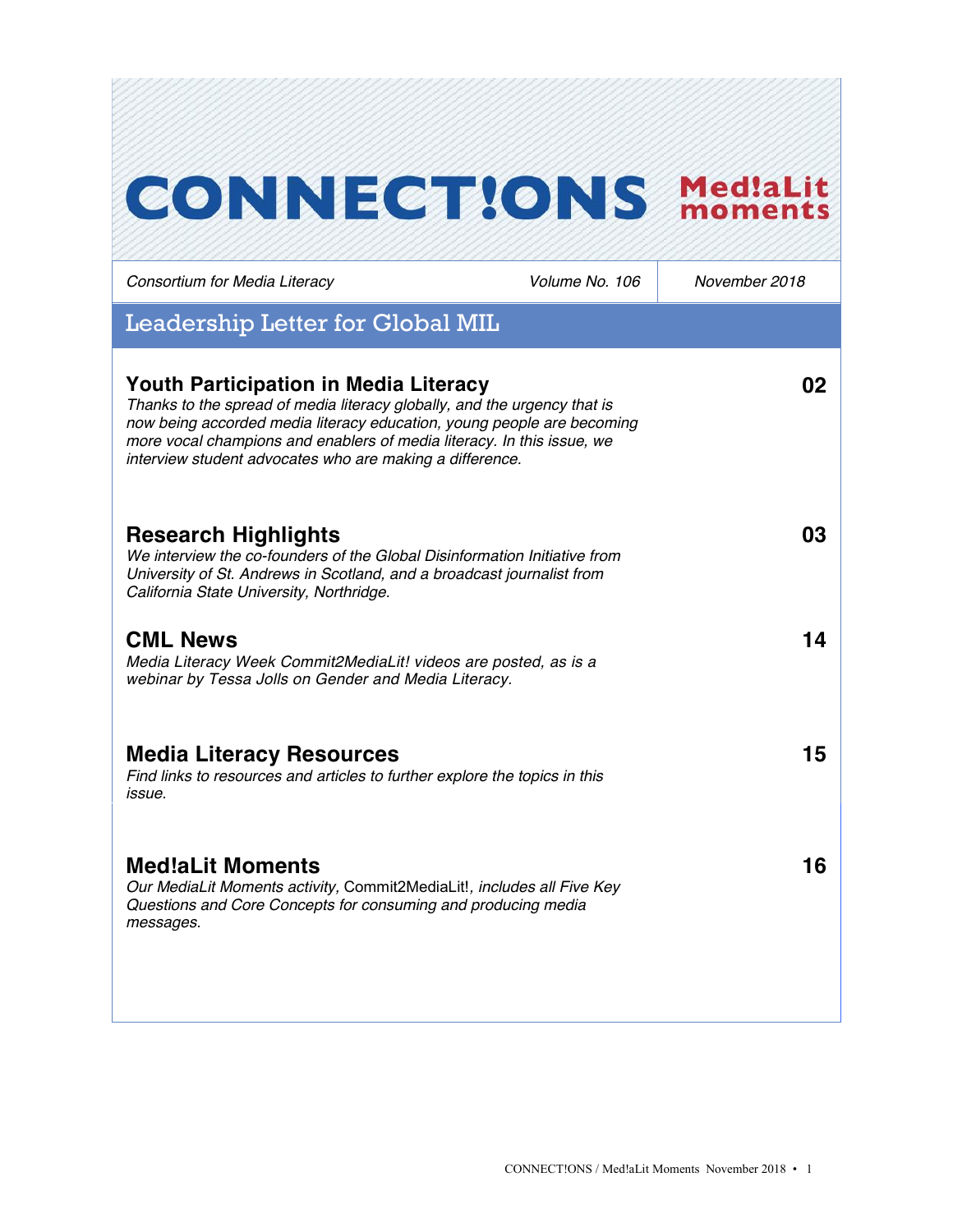# Youth Participation in Media Literacy

*"We must prepare young people for living in a world of powerful images, words and sounds." UNESCO, 1982*

Although ALL people benefit from acquiring the skills that media literacy provides, the field has long focused on delivering media literacy education in schools, serving young people globally. Encouraging youth voice and participation is an important aim of media literacy education – yet often, adults don't seek out young people's opinions or involvement when designing and implementing media literacy programs.

Thanks to the spread of media literacy globally, and the urgency that is now being accorded media literacy education, young people are becoming more vocal champions and enablers of media literacy – as veterans of social media, they recognize the importance of media literacy more than many adults, regardless of their geographic location. Indeed, in a survey conducted in autumn 2017 in Latvia by Guna Spurava, the UNESCO Chair on MIL of the University of Latvia, surveying 1203 Latvian children and adolescents aged 9-16, the survey found that almost all respondents (92%) possess a smartphone and use it for internet intensively; 78% of the respondents also use the internet on smartphones at school or in other education institutions. Yet the majority of adolescents interviewed for the study indicated that at school, nothing is taught about issues related to fake news or media literacy in a country which calls for media literacy education as part of its national policy.

The contrast between policy and practice is pronounced but not exceptional. While media literacy is recognized as an important initiative by the U.S. abroad, for example, with media literacy being funded through programs at U.S. Embassies throughout the world, there is no such policy for domestic media literacy, probably due to the decentralized approach to education in the U.S. that relies on the disparate policies of 50 states and more than 17,000 local school districts to drive educational offerings.

Yet young people appreciate media literacy and hope for opportunities to learn: in other studies of youth led by Joseph E. Kahne, the Ted and Jo Dutton Presidential Professor for Education Policy and Politics at the University of California, Riverside, youth express interest in learning about media literacy, and those who have had the benefit of media literacy are more actively engaged and more likely to vote.

In this issue of *Connections,* we interview young media literacy advocates who are making a difference globally. Their perspectives give an important and timely glimpse into the state of media literacy education, and the hope for providing media literacy for a generation that is embracing media and seeing the need for education that meets today's needs.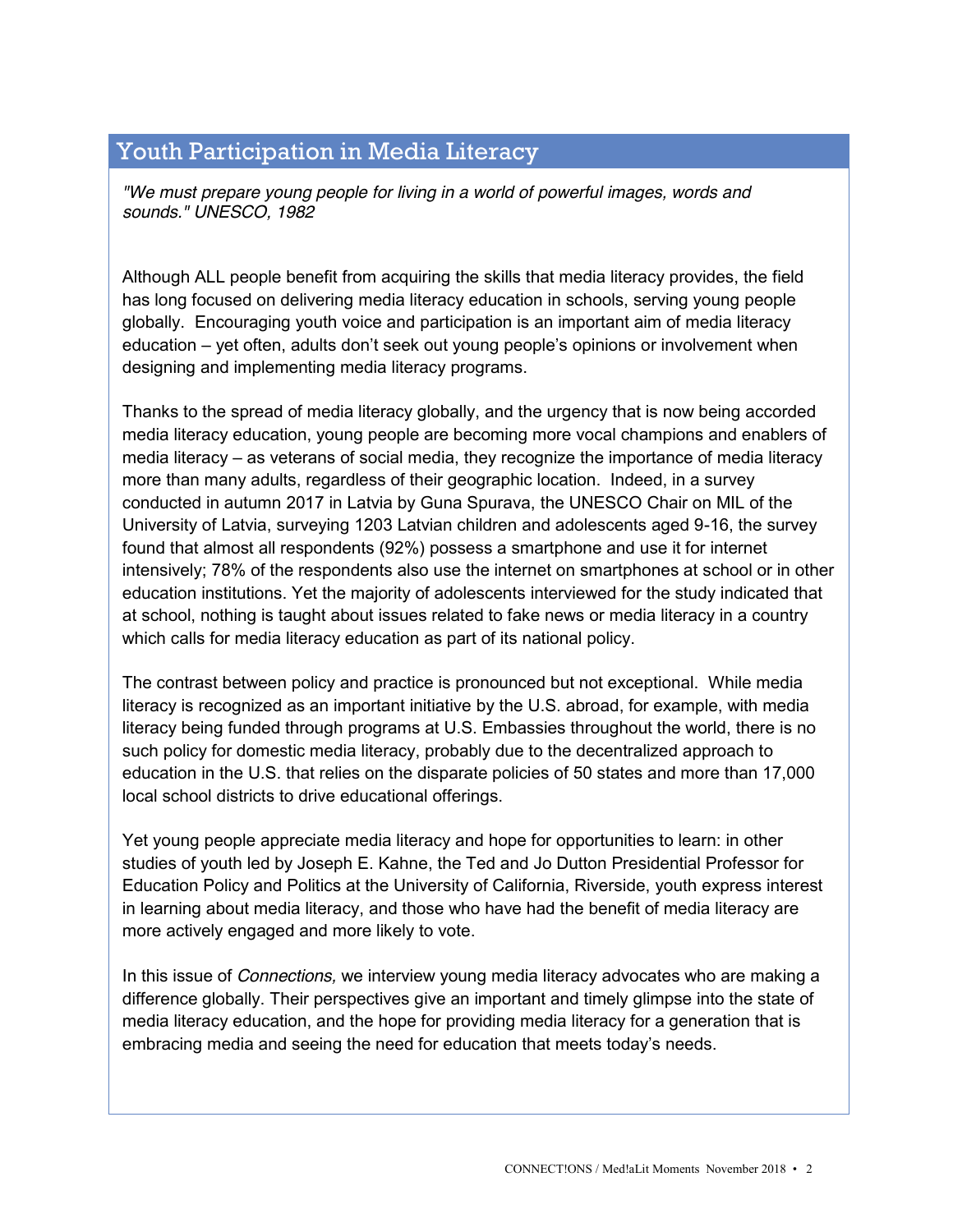# Interview Highlights

### **Interview with Co-Founders of the Global Disinformation Initiative University of St. Andrews, Scotland**



*Polen Turkmen is a final-year Philosophy student at University of St. Andrews. She is originally from Romania and Turkey, but has called multiple other countries across the globe home. Alongside Adam and Friedrich, she co-founded the Global Disinformation Initiative after winning the Global Challenges Competition 2018 organized by the International Relations department at her university.* 

*Friedrich Rothe is currently doing his Master's Degree in International Relations at University of St. Andrews in Scotland, where he also obtained his undergraduate degree in Economics and International Relations.*

*Adam Stromme is a recent graduate of the University of St. Andrews, where he studied Economics and International Relations. Originally from Minnesota, he has since moved to the D.C Metro area to do work for the Center for American Progress.* 

**Center for Media Literacy (CML):** Your generation has come of age in a new era of information and communication. A youth perspective on media literacy's role in helping people to manage information couldn't be more important. Right now, your generation has the opportunity to make choices that lead to a better-informed public that is educated to make wise choices about media consumption, production and sharing. We understand you presented at the UNESCO Global MIL Week Feature Conference 2018 in Lithuania and Latvia this October. Can you tell us about the topic of your presentation?

**Friedrich Rothe (FR):** Yes, we gave two presentations at the Global MIL Week conference: One about the challenge of technology and its connection to media and information literacy, and another about our own global disinformation initiative currently underway.

**CML:** Such important topics. We're pleased that you're working on this and made your findings known to the people who attended the conference. Can each of you tell us about the backgrounds that you bring to this work?

**Polen Turkmen (PT):** My name is Polen Turkmen, I'm from both Turkey and Romania. I'm currently in my final year of studies at the University of St. Andrews studying political philosophy. My interest in multidisciplinary research regarding disinformation originates from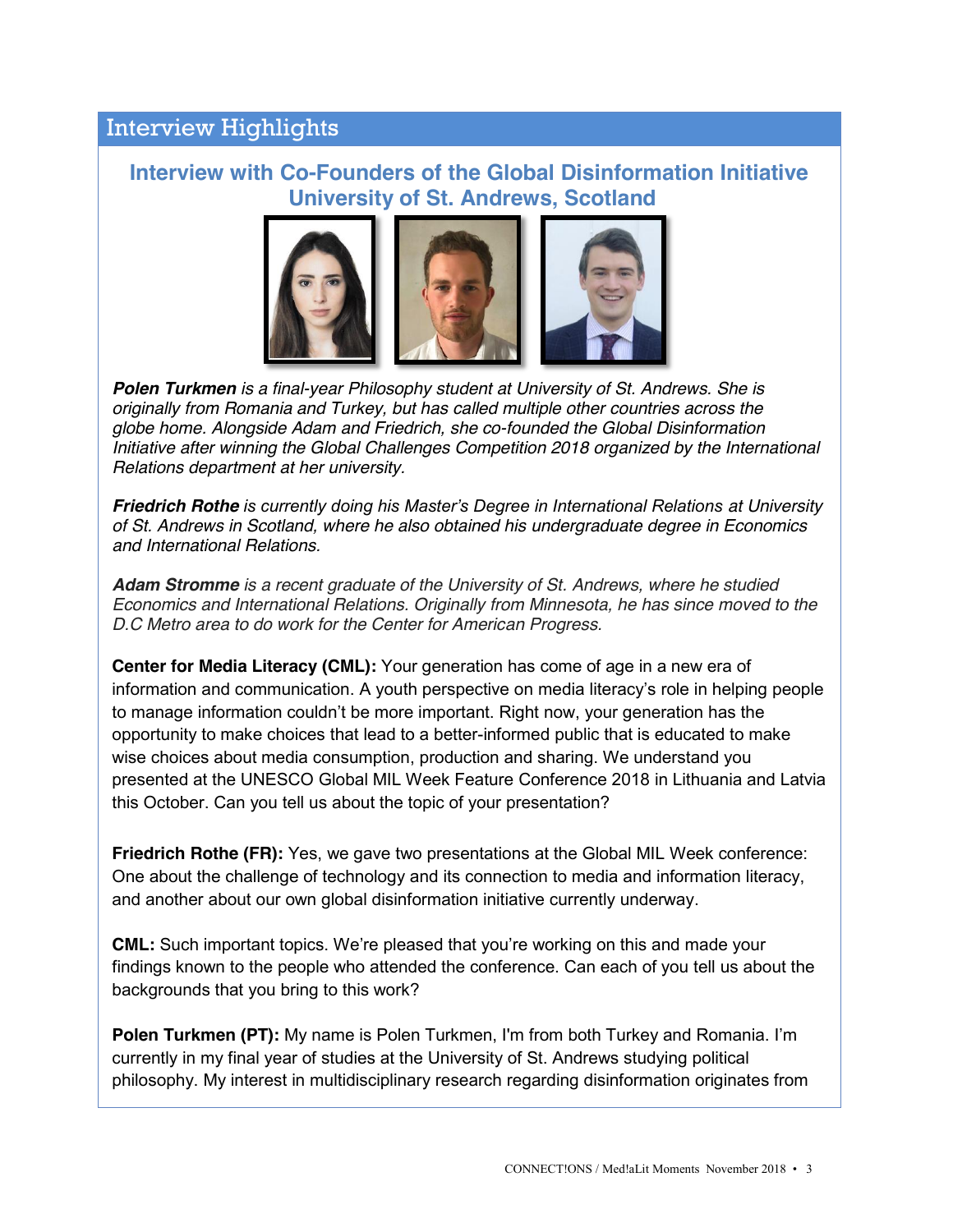epistemic questions on the nature of truth.

**Adam Stromme (AS):** My name is Adam Stromme. I grew up in Minnesota, but I now live in Washington DC. I'm a graduate of the University of St. Andrews. My degree is in economics and international relations, and I'm interested in disinformation from the perspective of propaganda campaigns.

**FR:** I'm Friedrich Rothe, and I am from Hamburg, Germany. Alongside Adam, I graduated from the University of St. Andrews this summer with a degree in economics and international relations. Now, I'm working on my master's degree in the international relations with a focus on political theory.

**CML:** How did the three of you begin working together?

**PT:** We came together through a competition called the Global Challenges Project at our university, which centered around answering a simple question: What can we as societies and as individuals do to combat the phenomenon of fake news? I have a philosophy background, while Adam and Friedrich have international relations and economics backgrounds, and this really provided the perfect trio of disciplines to formulate some kind of answer. We began by cataloging and evaluating all of the kinds of existing approaches, finding that they could consistently be classed into one of three categories: technological, pedagogical and legislative. We found that all three approaches have merit, but they also all have flaws.

**CML:** Can you tell us about the report that came out of that contest, which you also discussed at the UNESCO MIL Conference?

**AS:** Sure. It dealt with the interplay of organized propaganda campaigns and the unhealthy state of media systems. When the three of us worked together to compile it, we were very careful with the language around fake news. It's a term that I'm seeing used abusively against "inconvenient truths," instead of information that is actually false. It's a rhetorical strategy used to demean a free press and protect the powerful from journalists. In contradistinction to 'fake news', disinformation is a real threat. It involves the deliberate misleading of citizens, which hinders the public's ability to get accurate, actionable information. Our report stressed that it is impossible to have a healthy liberal democracy without a functioning press.

**CML:** That is a very important question that is being asked right now. Polen, you mentioned the three approaches to fighting disinformation. What did you find?

**PT:** They all work independently of one another. For instance, educators who are addressing disinformation rarely engage with tech companies or engineers who are addressing the same topic. Our presentation was about creating an international, institutional solution to bring the people working with these three approaches together. That would provide an opportunity for multidisciplinary research. After all, disinformation is an international and interdisciplinary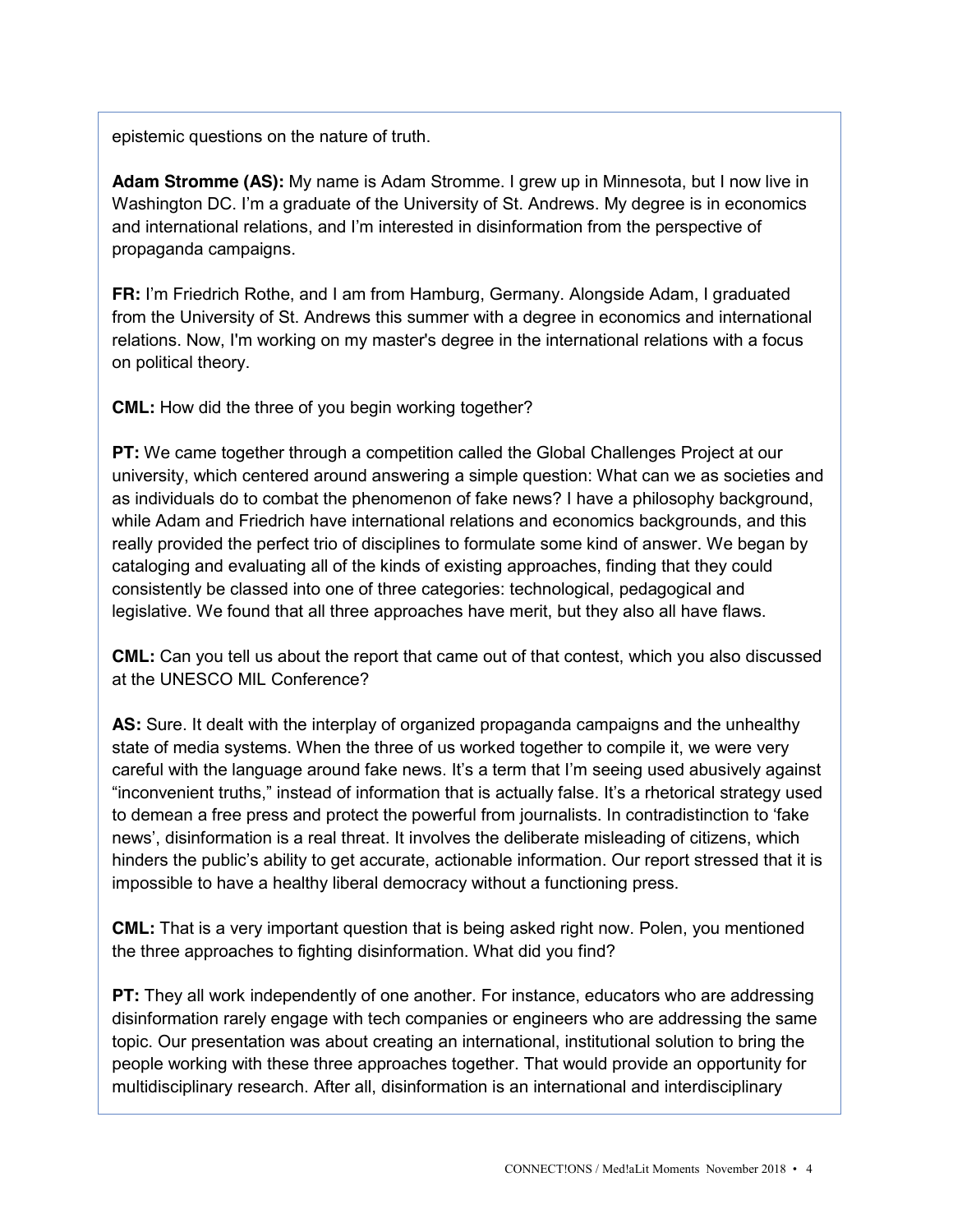#### challenge.

AS: When we broke the approaches down into categories -- technological, pedagogical and legislative -- we found that we didn't really think that any one of them was going to be sufficient to solve the problem. A core part of our proposal was trying to bring them together so that they could all be more effective by working in tandem with one another. By getting legislators and educators in the same room, along with social media companies and technological experts, we believe they can create better solutions.

**CML:** Where did you find that media and information literacy comes in?

**AS:** When we addressed pedagogical-based solutions, we kept coming back to media and information literacy. It was a recurring theme in our findings. We believe the strength of media literacy lies in its decentralization. It doesn't rely on power structures that can have selfreinforcing negative tendencies. You're not creating a "truth bank," or some sort of Orwellian structure where those in power get to determine what is true and what is false. Media literacy educates people and gives them the skills to think critically and decide for themselves. The drawback that we saw in this approach, ironically, comes from its strength: It doesn't change the ecosystem of information that people are trying to sort their way through right now. If people could swim in a very clear media ecosystem, a lot residual problems with disinformation wouldn't exist. We absolutely need media literacy to help people engage with media more responsibly. But, we also have to work on balancing freedom of speech considerations with real legislation that helps improve the quality of information. So, our take on media and information literacy is that it plays an important role, but we are skeptical of relying only on pedagogical-based approaches.

**CML:** It's also true that people see things, messages and ideas in different ways. They hold differing versions of the "truth." What are your thoughts on that?

**PT:** That's true. Also, people have individual psychological predispositions towards accepting disinformation over truth or real news. Now more than ever, it's crucial for citizens to not just have access to information, but also be trained in media and information literacy. I would caution against completely distrusting media. But people do need to think critically about messages they receive and create. They need to know that it is possible to generate a different message than the one that was originally sent by the sender, which is very difficult to discern with our own human capacities. For example, it's getting more and more difficult to identify real videos and images vs. created or doctored ones. So, along with media literacy, we believe educators need to deliver information on the potential of virtual reality, algorithms, etc., including how this technology disseminates disinformation.

**CML:** Do you believe that people who are better educated about media capabilities and technology are better equipped to use media and information literacy skills? **PT:** Exactly. I'm repeatedly shocked by what technology can do. Journalists are now able to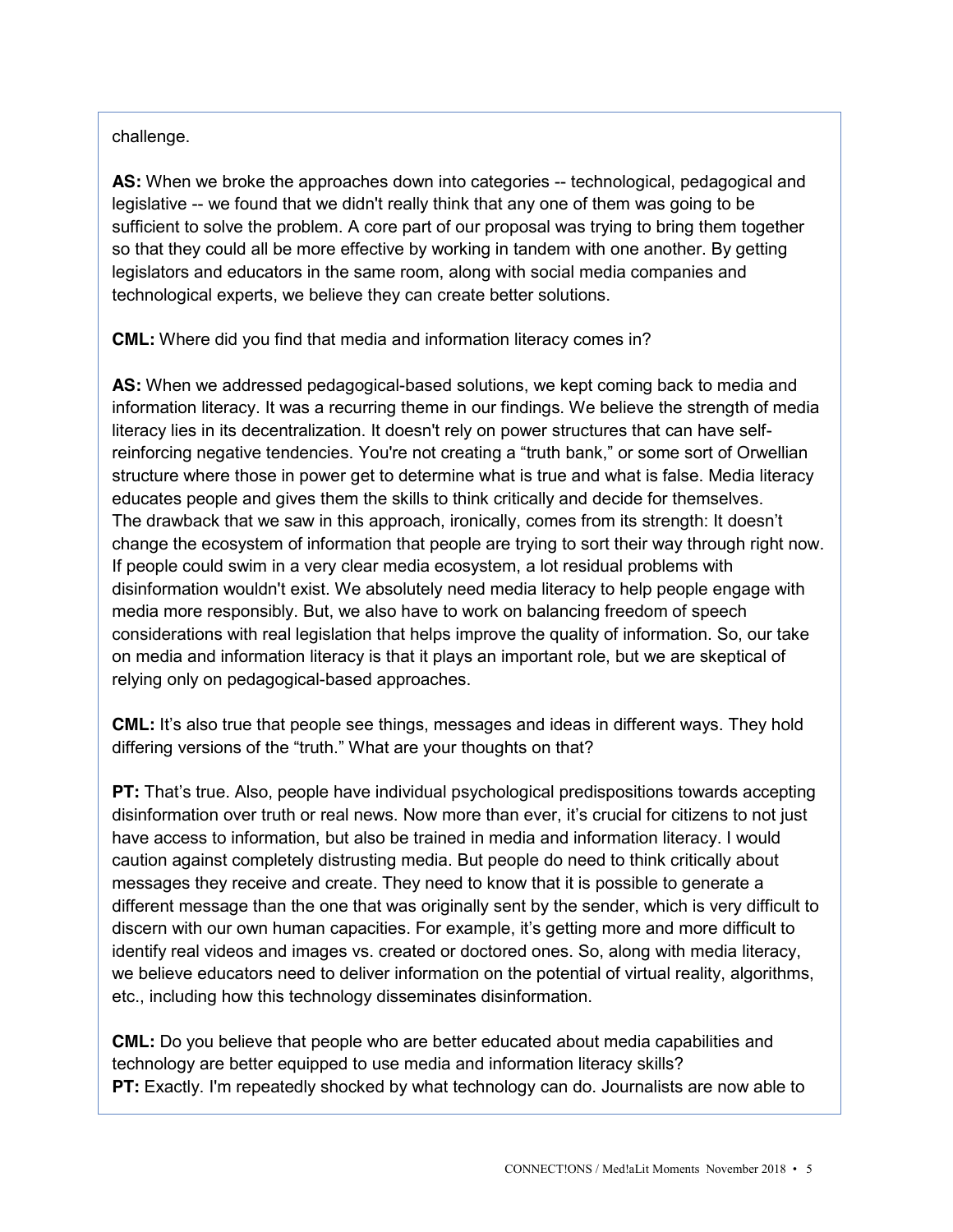use virtual reality to deliver news. Before, I never thought that was possible.

**CML:** That's because it wasn't!

**PT:** It wasn't! We need to keep up with this, and media and information literacy has a big role in that by teaching us what to be aware of and what to look out for when it comes to the growing capacities of technologies.

**CML:** Yes, because technology will continue to change. We can't possibly imagine what will exist in the next decade, the next generation, etc. But media literacy stands as a foundation for critical thinking regardless of what comes next. Perhaps it cannot be relied upon as the total solution, but it is a part of any solution.

**AS:** Also, you can't just convene a committee to improve media and information literacy. It has to come from things like a stronger emphasis on it in the schools and more funding for programs that focus on media and information literacy. Simply passing legislation may feel good, but it's not that simple with media and information literacy.

**CML:** Right. Just putting a stamp of approval on legislation and then thinking, "Okay, we're done. Let's move on," is unrealistic.

**AS:** That's true.

**CML:** So, now that you've given your presentation at the UNESCO MIL conference, what's next?

**FR:** We have started an initiative to find ways to combat disinformation. If we want to tackle this problem, we have to work together with media and information literacy specialists. Our hope is to implement our project at the University of St. Andrews in cooperation with UNESCO.

**AS:** Our way of adding more kindling to it is getting a research function set up at St. Andrews, as well as an outreach program with some of the pedagogical elements. Also, we've been talking to other stakeholders and seeking funding sources. We've being working on this for about a year, but now it's really about building durable networks of collaborators.

**CML:** That is an impressive undertaking! What would you ultimately like this initiative to look like? What will it do?

**FR:** We were asked to come up with a solution for fake news. There are so many possible solutions -- amazing initiatives coming from all different directions. But, we realized that there is very little communication between these initiatives. Our project is really an invitation for collaboration and communication. It brings different stakeholders together. We'll do that by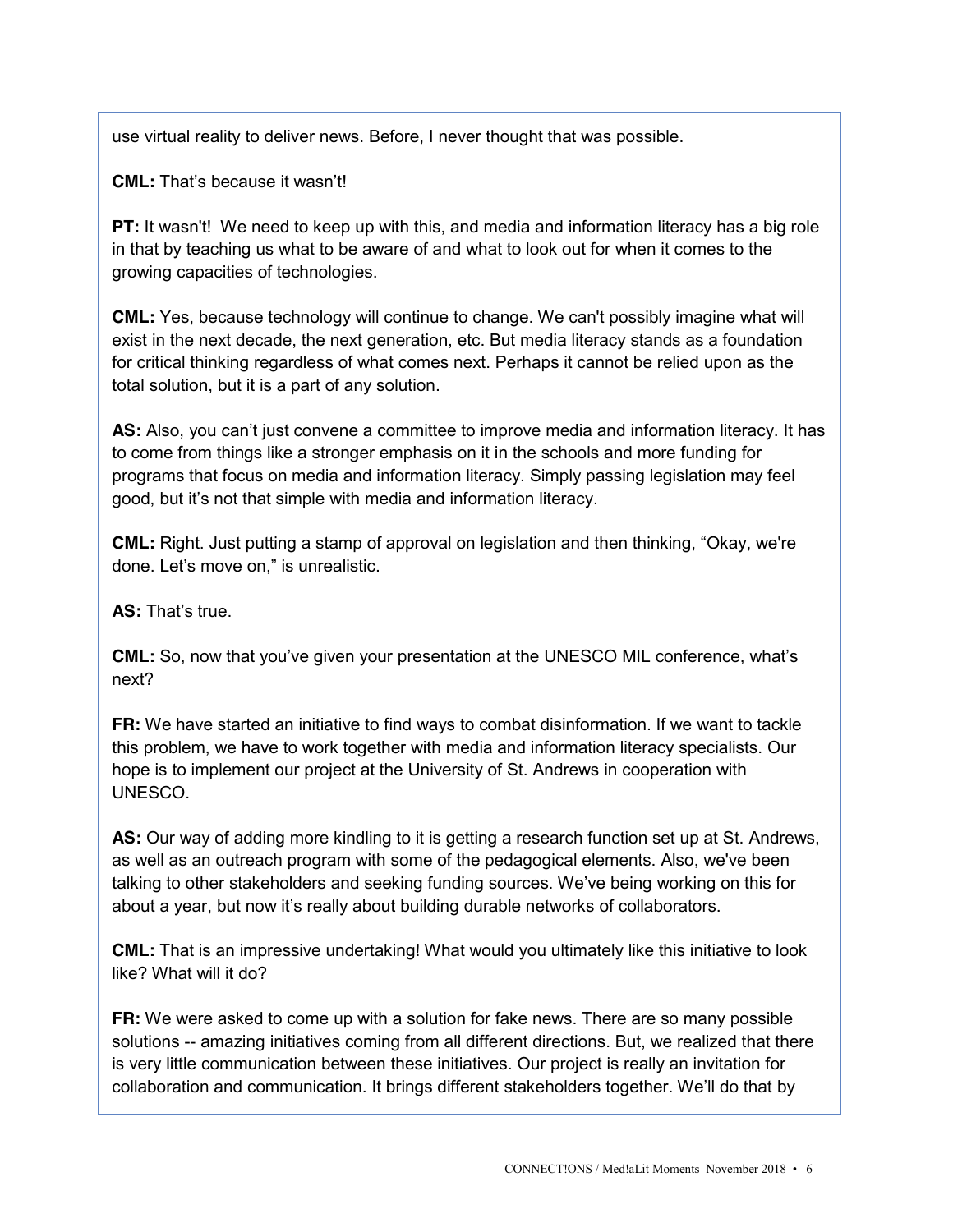creating three components to our projects: research, education and participation. The research component will exist at the University of St. Andrews. We'll add to the existing literature in the field and create new multi-disciplinary research domains. The education component will include media and information literacy. We hope to work more with organizations like GAPMIL. Right now, we're working with GAPMIL youth to follow-up with the education/media and information literacy part of our initiative. The participation component of our project aims to bring together stakeholders from many fields, increase communication and allow for exchange. We want to facilitate sharing approaches to solving problems related to disinformation. We expect participation from the tech industry, as well as governments, academia and the public.

**PT:** For the participation component, we are looking to establish a social media presence, and we're working on our website where we will have an archive of the existing research on this issue.

**CML:** Your project sounds like something many would find appealing, and it seems like media and information literacy can not only be helpful with the education component, but the other two, as well –especially participation, by offering participants a framework to analyze and deconstruct information as they contribute to solutions. But, disinformation has always existed. Why do you think now is the time for this initiative?

**AS:** Because now we are concerned with maintaining the health of liberal democracies and free societies. Our initiative aims to find solutions to disinformation and uphold the pillars of democracy, such as freedom of the press. We believe that promoting media literacy is one of the most helpful steps we can take to accomplish this.

**CML:** Media literacy is an effective way of making people more informed consumers and producers of messages and communication. Research has proven that. And, informed citizens are vital to a functioning democracy. That is very important with the issue of lack of trust we face today.

**AS:** Oh, unquestionably. I'm sympathetic to people who look at the status quo and say, "You know, I don't trust mainstream sources of information. I don't think that I'm being told the truth by my elected officials." And, there are in fact ways to manipulate others to encourage them to be passive and apathetic in the face of very powerful entrenched interests that can do harm to people. I see media and information literacy as a way to give people access to information and a way to analyze it. That is a powerful check on potential information manipulators. It enables people to think critically about their dissatisfaction with the status quo, and take action in constructive ways. Unfortunately, we are seeking lots of negative things in the US right now – demagoguery, scapegoating and violence. If you want to change that, it starts with access to meaningful information and the skills to deconstruct and analyze it.

**CML:** Yes, it starts with building the skills to recognize it, and to understand who is sending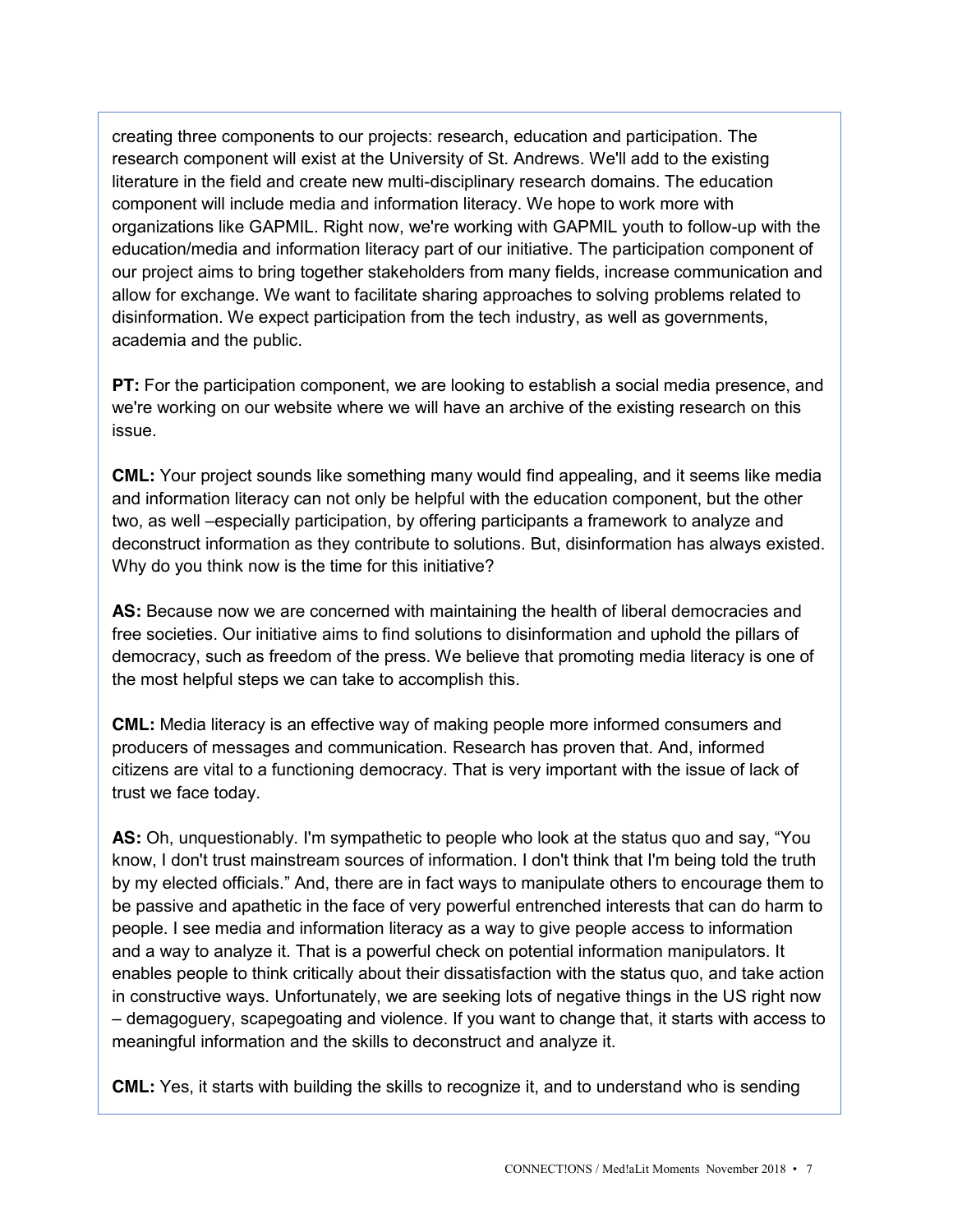messages and why. What techniques are they using to get your attention? What is their purpose in sending the message? How does each message help them to achieve it? That is the foundation of media literacy. And, media literacy is the most democratic way to address the problem -- to empower people to wisely decide for themselves. That's a pillar of the liberal democratic model.

**PT:** Exactly, you cannot have a functioning democracy without citizens who can make informed judgements for themselves.

**AS:** With our initiative, we are very aware of a possible side effect: Managing disinformation in an undemocratic manner.

**PT:** That's why we are a bit suspicious of fact checking efforts or fact checking websites.

**CML:** Who's checking the fact checkers? Media and information literacy may not be the whole answer. But starting with it as a foundation is the best way to stay aligned with our democratic ideals.

**FR:** Definitely. Media and information literacy is indispensable when it comes to enabling people to form their own opinions freely.

**AS:** A discriminating news and information consumer will demand news that is actionable and true. These days, it is less reasonable to expect the public to always recognize a message that comes from a dishonest media producer, because it is not always transparent. But, media literacy does give people a much stronger foundation.

**CML:** Media literacy education, while not a perfect guard against disinformation, is a way for people to better manage risk.

**PT:** It's a way to minimize risk and maximize freedom.

**CML:** I do see possibilities in seeking interdisciplinary solutions.

**FR:** That's why we are very honored to work with the University of St. Andrews on this. We have support from the school of international relations, the school of philosophy, school of economics, school of management, school of computer science and school of psychology and neuroscience. We are bringing all of these perspectives together, and we've had very interesting conversation. Of course, they all have different ideas, but that is what we believe will ultimately allow us to find the best solutions.

**CML:** What else would you like to see come of your initiative? How will it evolve in the future?

**AS:** We are in negotiations with the University right now, to set up a multi-disciplinary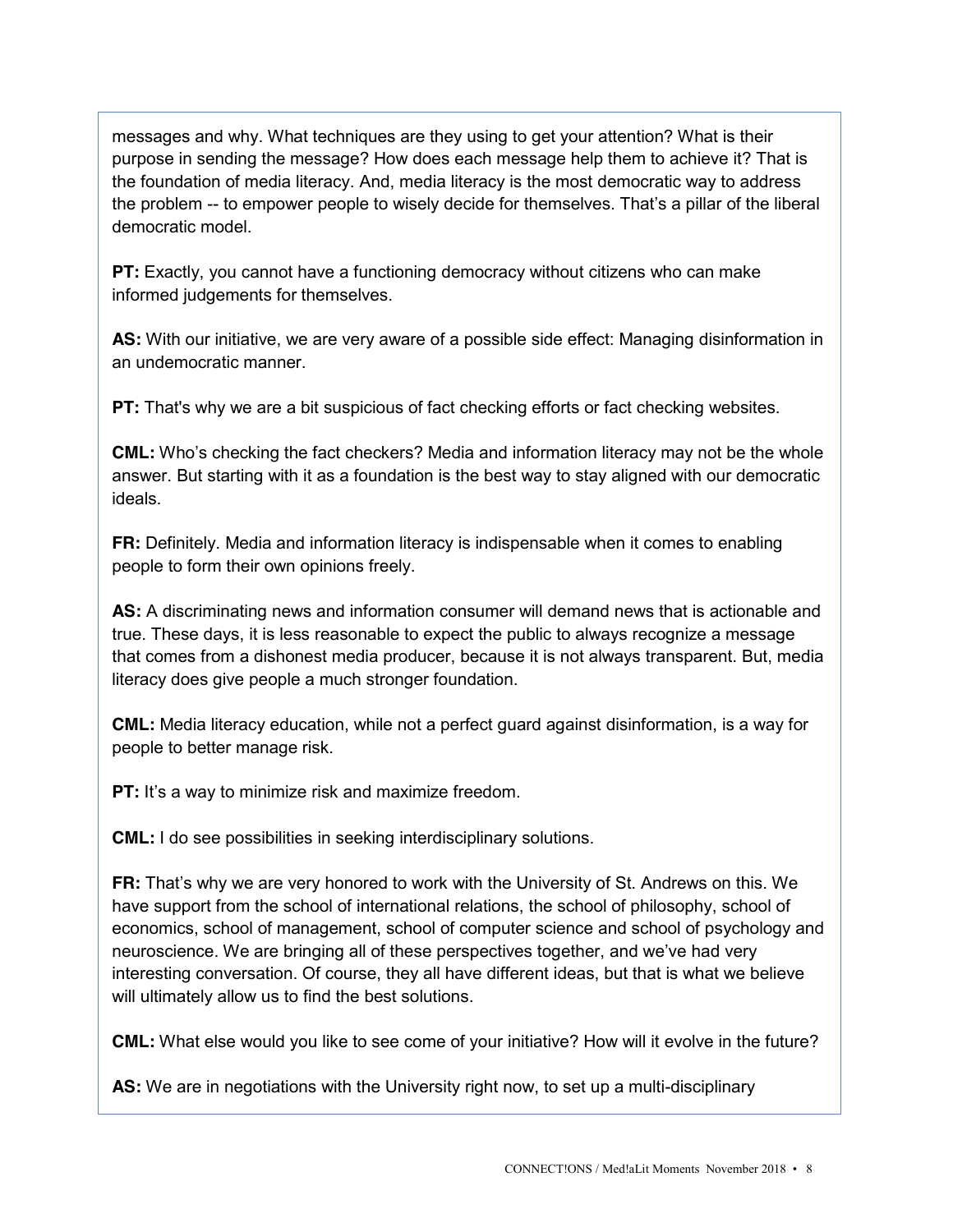research center that will allow us to combat the problem of disinformation from all possible angles. We also would like to strengthen our ties with GAPMIL, to implement effective educational measures and to improve media and information literacy.

**FR:** We have called our project the Global Disinformation Initiative. It aims to be a platform for worldwide connection and exchange, as well as offer a bridge between differing approaches to countering disinformation. We're headed in a great direction so far. We have the University of St. Andrews on board as well as UNESCO's GAPMIL. We eventually want to approach technology players and other stakeholders.

**CML:** We're thrilled that you, as students and young professionals, are taking on such a bold and important project.

**PT:** At the current moment, I'm just very grateful. The support that we've received from the university, GAPMIL and others has been overwhelming. My hope for the future is that the stakeholders that we bring together take ownership collectively for this program and work on it individually and with the groups we form. Only then can we truly seek some kind of solution to disinformation together.

**FR:** This is a very ambitious initiative. What we really want to communicate is that it will only work if all of the stakeholders participate. That includes the media and information literacy community that is already doing such amazing work. What we want to do is enable all of the disciplines that approach this issue to be more powerful together. So, our project is really an invitation to collaborate.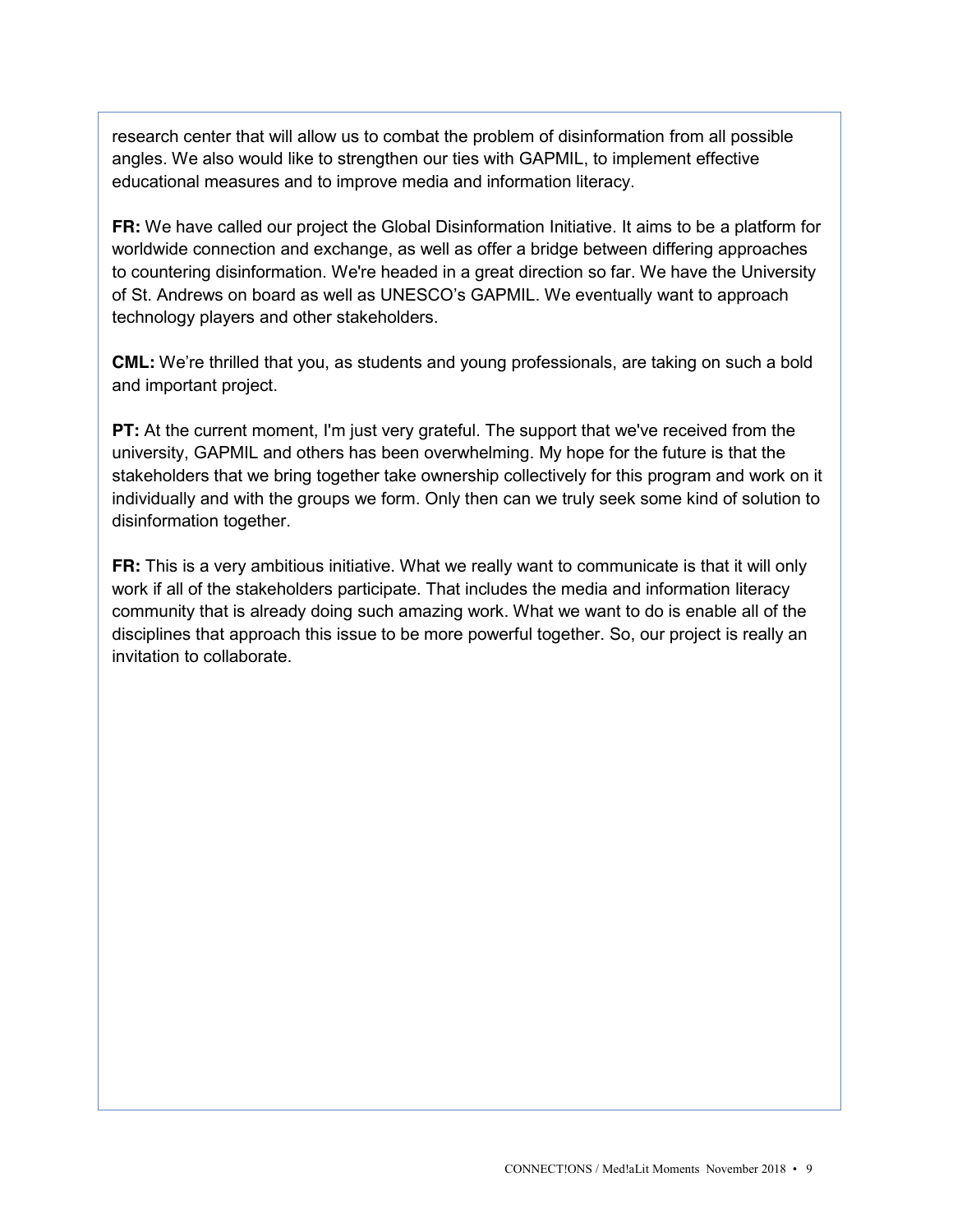# **Interview with Veronica Barriga, Broadcast Journalist California State University, Northridge**



*Veronica was born and raised in Los Angeles, California. She began her journey in the entertainment industry as an aspiring actor. Soon after she found a different niche as a reporter & on camera personality. Currently, you can watch Veronica on "TMZ on TV" a primetime entertainment news show on FOX. She also appears on the popular digital network AfterBuzz TV, where she interviews people of public interest for "Spotlight" segments, and contributes to panel discussions. Veronica has an A.A degree in TV Production and is currently studying Broadcast Journalism at California State University, Northridge.*

**Center for Media Literacy (CML):** Veronica, would you please start by telling us about your background and how you became aware of media literacy?

**Veronica Barriga (VB):** I've always been interested in media. I graduated from Pasadena Community College with an AA in TV production. From there, I was able to find work as a freelancer for TV web outlets and on the production side for films. Eventually, I decided I really wanted to focus on journalism. So, now I'm enrolled at California State University, Northridge (CSUN), where I am in my final year as a broadcast journalism student.

**CML:** Congratulations.

**VB:** Thank you. It's been quite a journey, but so worth it. I was first introduced to the topic of media literacy when I took Dr. Bobbie Eisenstock's Media and Diversity class at CSUN; the Center for Media Literacy partnered with Dr. Eisenstock on a community engagement program. Honestly, I had never heard of media literacy before, which was kind of shocking. Media literacy is such an important topic, and to think that I never heard anything about it until I was a university student really says something! Of course, I had thought about "fake news," and I had an idea about the importance of analyzing messages. But, I didn't understand that media literacy was an actual field with Concepts behind it that can be taught and shared. That was new to me, and I quickly came to believe that it needed to be taught more widely.

**CML:** Your experience is not uncommon. Many people have a certain instinct about taking care when they consume and produce media. But, they don't necessarily understand that there is a proven framework and set of skills to help them do that, and that those skills can be taught and shared.

**VB:** That's what really fascinated me. After learning about media literacy, I saw it as a tool that can empower people. I see where media literacy can be a part of change when it comes to the epidemic of "fake news" and disinformation. These are problems that can have large negative effects, such as influencing elections. I see the connection between media literacy and empowering people to fight propaganda. It builds understanding that we can be selective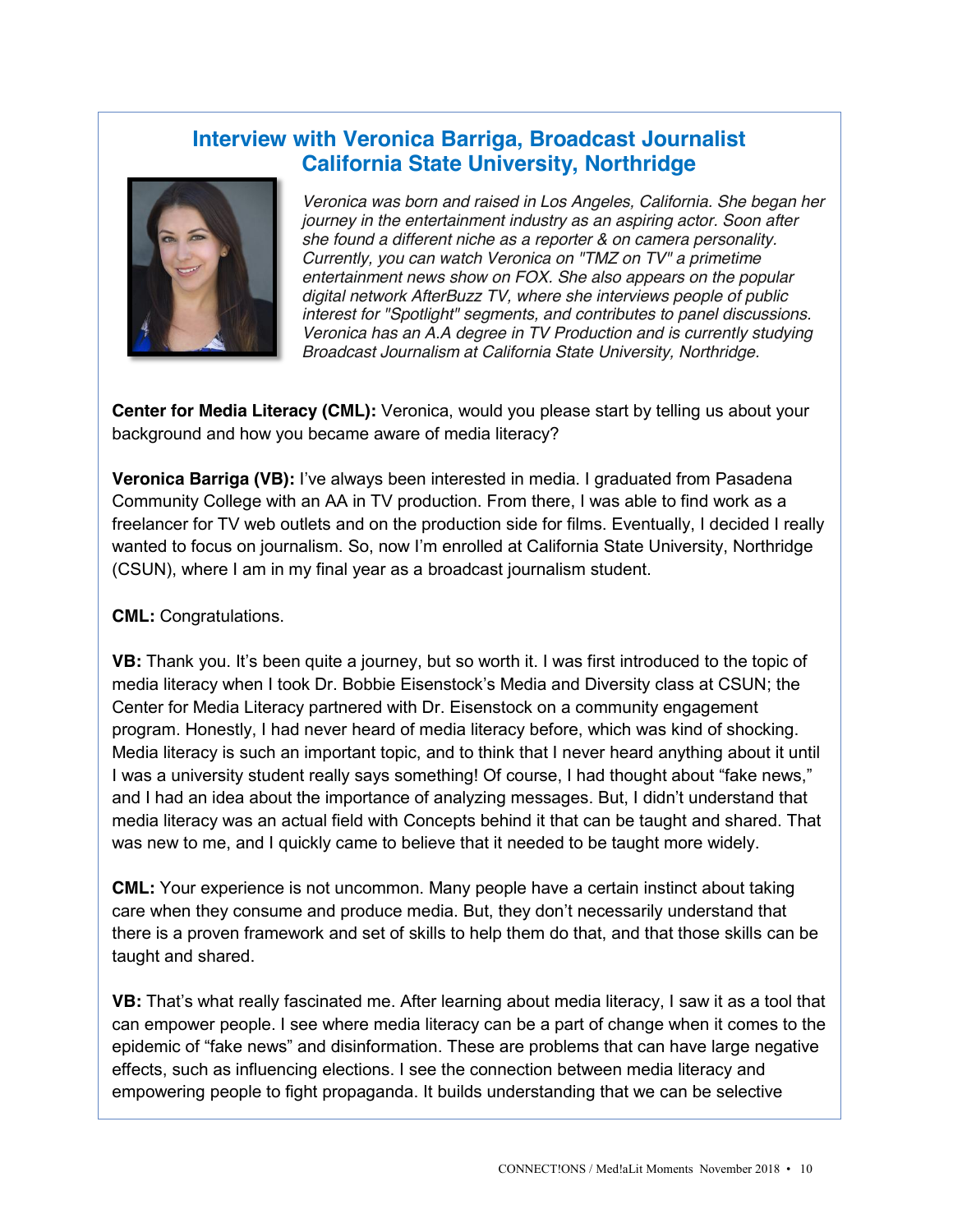about accepting the messages we receive.

**CML:** Part of media literacy is learning to identify the purpose of each message. That is important for consumers of media, as well as media producers. And, you are also a professional content producer, correct? You work as a freelance journalist?

**VB:** Yes, and I also work part-time at TMZ, an entertainment news company.

**CML:** Has learning about media literacy changed the way you work as a professional?

**VB:** That's a great question. As a journalist, you're taught to be objective, fair, and above everything else, factual. I've always tried to abide by that. But, media literacy opened my eyes to something else: Different people interpret messages differently, regardless of a journalist's intent, or the facts. People bring their own perceptions, opinions and life experiences to what they see and hear. I've learned to be more careful about what I put out there, knowing that people will read different things into it. That wasn't clear to me before I learned about media literacy.

**CML:** Do you have any examples of when that came up for you?

**VB:** Well, this is related: I share a lot of articles on Facebook when they come from what I consider to be a reliable news source. I see people reacting differently, simply based upon the headlines of those articles. When I post an article, people assume my intent. Some people automatically assume I'm critical of what the article says. Others assume I'm championing the message in the article. I leave very little commentary with my posts – often just - "I'm just going to leave this right here." And yet, people make their own decisions about my intent, and those decisions vary widely. It's very interesting.

**CML:** We do have to be aware when we create a message that it will likely be received in a variety of ways, depending upon an individuals' points of view.

**VB:** I've certainly learned that lesson.

**CML:** Please tell us more about your part-time job at TMZ?

**VB:** Well, I work there as a tour guide entertainer, and I often see celebrities out and about. TMZ gives tour guides an opportunity to pitch celebrity stories to their newsroom. If they believe our stories are newsworthy, I get to follow up and report the story on-air. Basically, I have to create stories from scratch. So, I occasionally do on-the-spot interviews, and then find a way to pitch them.

**CML:** That's a very good job for an aspiring journalist.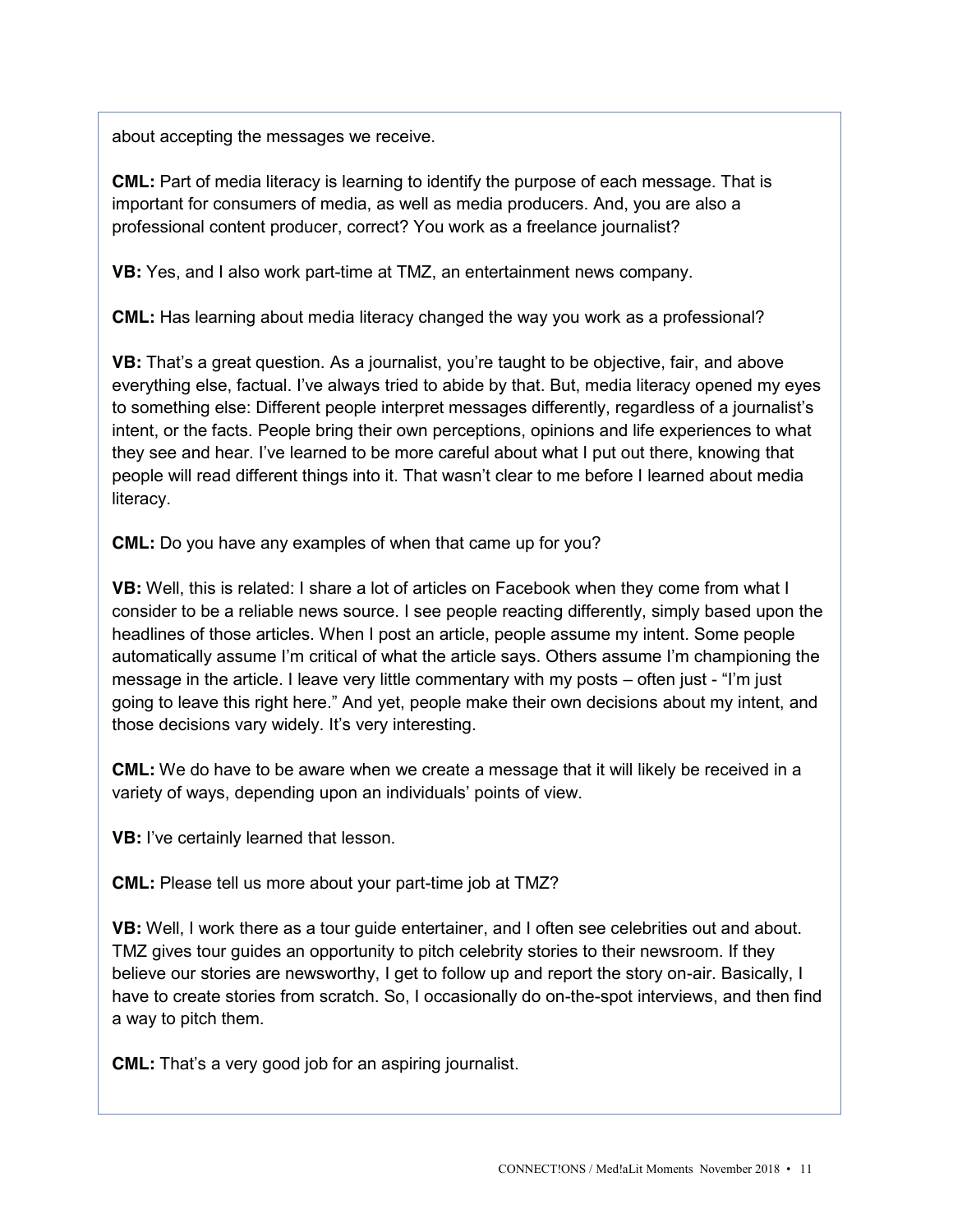**VB:** Yes. I never know who I might run into, and whether I'll get the chance to report on TV.

**CML:** It will be interesting to see how journalism changes as you advance in your career. Your generation is unique in that you have grown up in an era where communication flows very differently than in the past. Also, the quantity of messages received has exploded. What do you think that means for your generation and the one that comes next?

**VB:** It means the world is at our fingertips. That can be good, and that can be bad. Anyone can learn about far-away places, people and concepts much more easily now. But, there are far fewer gatekeepers ensuring the quality of information. If someone wants to start a blog full of harmful propaganda, it can travel fast on the internet, and people with lower rates of media literacy may give that as much credibility as more reliable sources.

**CML:** When people are educated in media literacy, they learn about authorship. So, perhaps they will be more inclined to seek out who is behind messages, and make wiser choices about credibility.

**VB:** Yes, that's where media literacy can help people become more discerning.

**CML:** You recently created and reported a segment on media literacy for CSUN News.

**VB:** That was my first full TV reporting package. I chose to report on media literacy because I approach journalism as a means to empower people through information. Media literacy is the very essence of that. So, I thought media literacy would be the ideal topic to report on in order to introduce my reporting style and cover something that is so vital today. I wanted to let more people know that media literacy exists, because too few people are aware of it. To me, there's something very wrong about that. So, if I can help to spread the word, I will.

**CML:** We definitely agree that we need to create more awareness about media literacy, so thank you for your efforts. Especially now, when California has just passed its first media literacy education legislation. It's a good first step toward raising awareness and increasing access to media literacy education. What are your thoughts about children beginning to receive media literacy education at the earliest part of their educational experience?

**VB:** As I said, I think it's a shame that I didn't know about media literacy until I got to university. So, I'm 100% behind starting media literacy education as early as possible. We live in a digital world. We see babies who can't even speak yet looking at iPhones, and toddlers with iPads in their hands – people are looking at screens at younger and younger ages. So, I think age-appropriate media literacy should be taught early on*.* 

**CML:** It would be ideal if children learned fundamental media literacy skills at the same time they learned to read. That way, they would learn to analyze information at the same time they learn to take it in.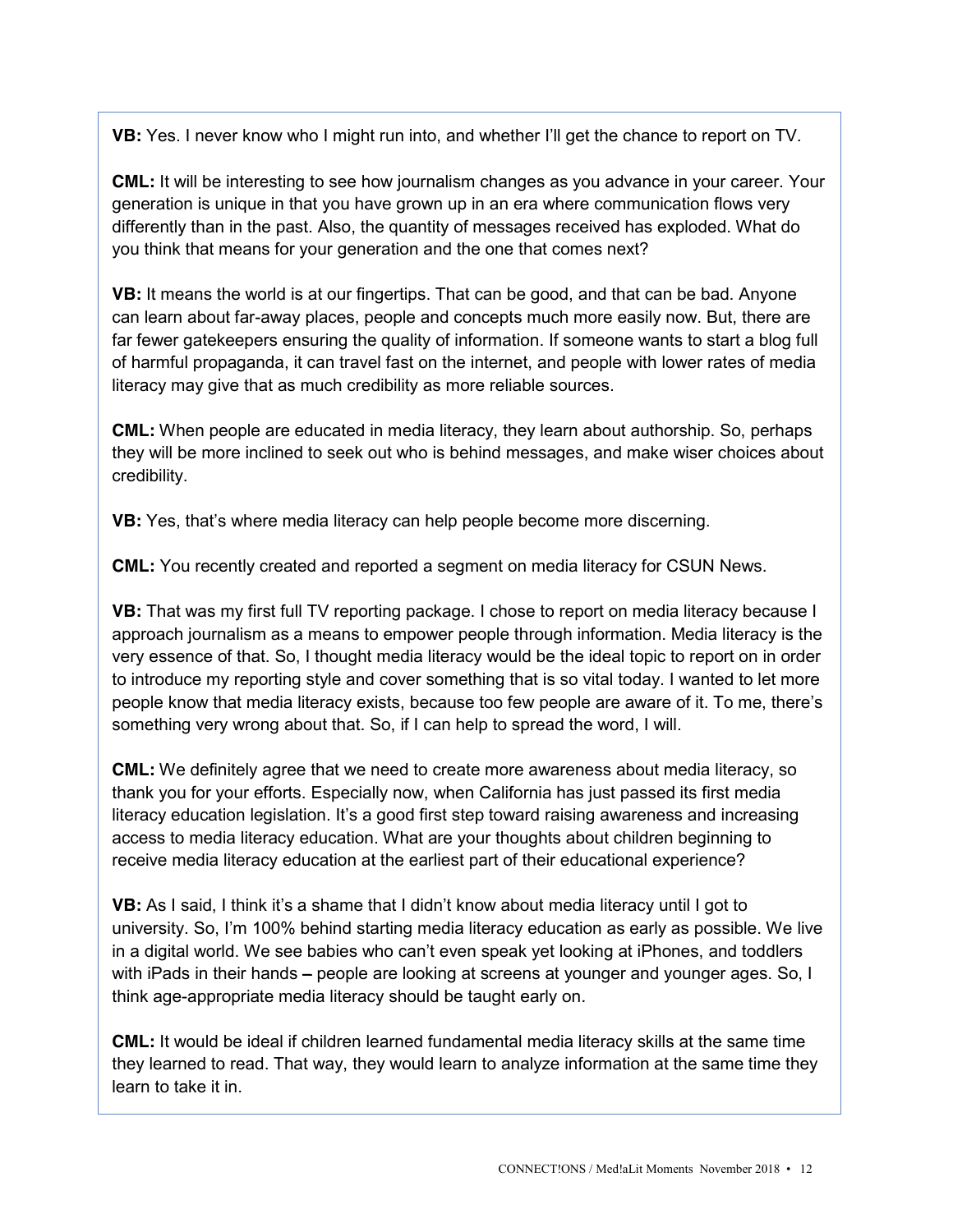**VB:** Also, young people's brains can take in much more than older people's. For example, it's easier for a young kid to learn multiple languages at the same time than it is for us as adults. So, early media literacy education could be a real advantage.

**CML:** Imagine a future when people do have access to media literacy education starting at a very young age. What do you imagine would be different in the world?

**VB:** I would hope that, along with a more media literate public, social media sites would be held more accountable. I read recently that about 50% of people get their news on Facebook. I know Facebook didn't set out to be a news aggregator, but that's how things have evolved. In my opinion, that comes with a responsibility. We need to hold social media companies accountable. I know that Twitter is taking action against fake accounts and bots. That's a start. I hope that accountability, along with a more media literate population, makes a big difference in our future information environment.

**CML:** Social media accountability is important, but so is the power of an informed public that demands quality information.

**VB:** An informed public is important to me as a citizen and as a journalist. It is not just journalists creating content these days. We are all content creators, whether we know it or not. When we post a picture of our pets, we are creating content. When we use social media to show pictures of our vacation, we are content creators. There is practically no way to avoid creating some type of content these days. So, whether we are in the journalism business or not, we need to know how to think about what we are putting out there.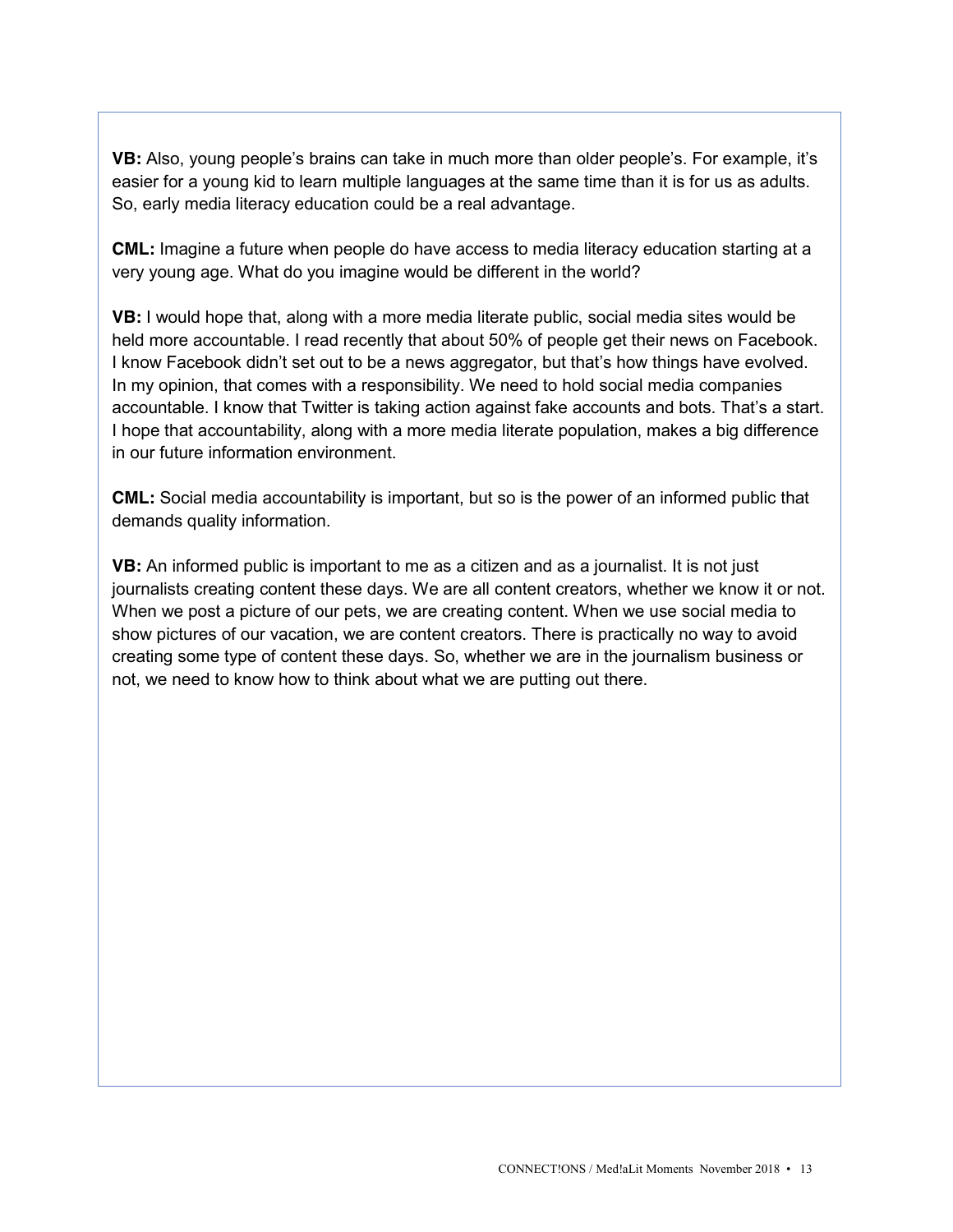# CML News

## Commit2MediaLit!



# MEDIA LITERACY YOU ARE A MEDIA PRODUCER **IF YOU:** ,,,,,,,,,,,,,,,,,,,, COMMUNICATE VIA SOCIAL<br>MEDIA SITES **BLOG, EMAIL OR<br>COMMENT ONLINE** WORK IN THE<br>BUSINESS OF TV,<br>MOVIES, RADIO,<br>PUBLISHING,<br>ADVERTISING, ETC.



 $111111111111111$ WE ALL MAKE MEDIA! BE SMART ABOUT THE<br>MESSAGES YOU SEND

7777777777777777777 CML Center for Media Literacy ©2018

#### **Commit2MediaLit! Videos from Media Literacy Week** Once again during Media Literacy Week, CML collected video responses to the question: Why do you Commit2MediaLit? Thank you to [Connecticut Public](https://www.youtube.com/watch?v=7zDuqUndM1s) and [TVSB](https://www.youtube.com/watch?v=AiJT1P5u6ZY&t=36s) for participating.

#### **Tessa Jolls Webinar on Gender and Media Literacy** CML's Tessa Jolls was invited by the Special Libraries Association (SLA) Education Division to speak via webinar on the

topic of Gender and Media Literacy. You can listen [here.](http://education.sla1.org/media-literacy-and-gender-webinar/)

#### **More Infographics…**

Media Literacy infographics are available on the [CML website.](http://www.medialit.org/announcements) This one addresses Production. Media Literacy is about consuming *and* producing media. We are all media producers!

#### **About Us…**

The Consortium for Media Literacy addresses the role of global media through the advocacy, research and design of media literacy education for youth, educators and parents. The Consortium focuses on K-12 grade youth and their parents and communities. The research efforts include nutrition and health education, body image/sexuality, safety and responsibility in media by consumers and creators of products. The Consortium is building a body of research, interventions and communication that demonstrate scientifically that media literacy is an effective intervention strategy in addressing critical issues for youth. **[http://www.consortiumformedialiteracy.org](http://www.consortiumformedialiteracy.org/)**

#### **CONSORTIUM** for **MEDIA LITERACY**

Uniting for Development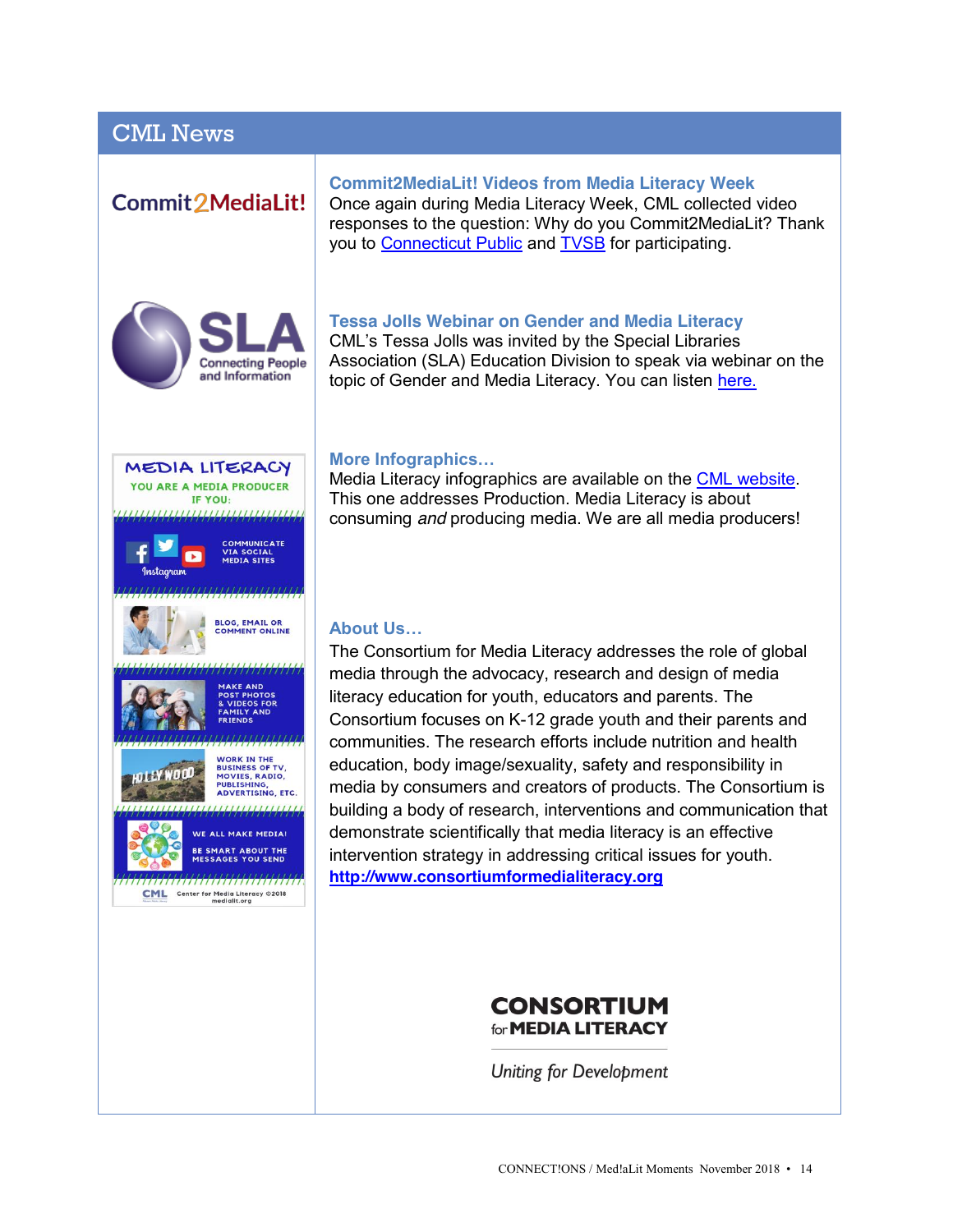# Resources for Media Literacy

#### **Youth Participation in Media Literacy**

Media Literacy of the Inhabitants of Latvia: <https://www.km.gov.lv/en/media-policy/research>

Children and Parents: Media Use and Attitudes Report, Ofcom 2017: [https://www.ofcom.org.uk/research-and-data/media-literacy-research/childrens/children](https://www.ofcom.org.uk/research-and-data/media-literacy-research/childrens/children-parents-2017)[parents-2017](https://www.ofcom.org.uk/research-and-data/media-literacy-research/childrens/children-parents-2017)

Research by Professor Joseph Kahne, UC Riverside <https://profiles.ucr.edu/app/home/profile/jkahne>

The Global Challenges Program at St. Andrews: <https://www.st-andrews.ac.uk/~wwwir/globalchallenges/winners.php>

UNESCO GAPMIL: [http://www.unesco.org/new/en/communication-and-information/media](http://www.unesco.org/new/en/communication-and-information/media-development/media-literacy/global-alliance-for-partnerships-on-media-and-information-literacy/)[development/media-literacy/global-alliance-for-partnerships-on-media-and-information](http://www.unesco.org/new/en/communication-and-information/media-development/media-literacy/global-alliance-for-partnerships-on-media-and-information-literacy/)[literacy/](http://www.unesco.org/new/en/communication-and-information/media-development/media-literacy/global-alliance-for-partnerships-on-media-and-information-literacy/)

CSUN Valley View News October 22, 2018 [report on media literacy](https://www.youtube.com/watch?v=v4f7Um4EXyI&feature=youtu.be) by Veronica Barriga. Segment begins at 10:05 in the news cast.

Podcast by Gabriela Gonzalez: [Media Literacy Among Adolescents in Austin, TX.](https://www.spreaker.com/user/10563563/media-literacy-among-adolescents-in-aust) Student project audio documentary seeks to understand what opportunities Austin adolescents have to develop their media literacy skills.

CML website: [Student-made media](http://www.medialit.org/student-made-media) page features work by students of all ages.